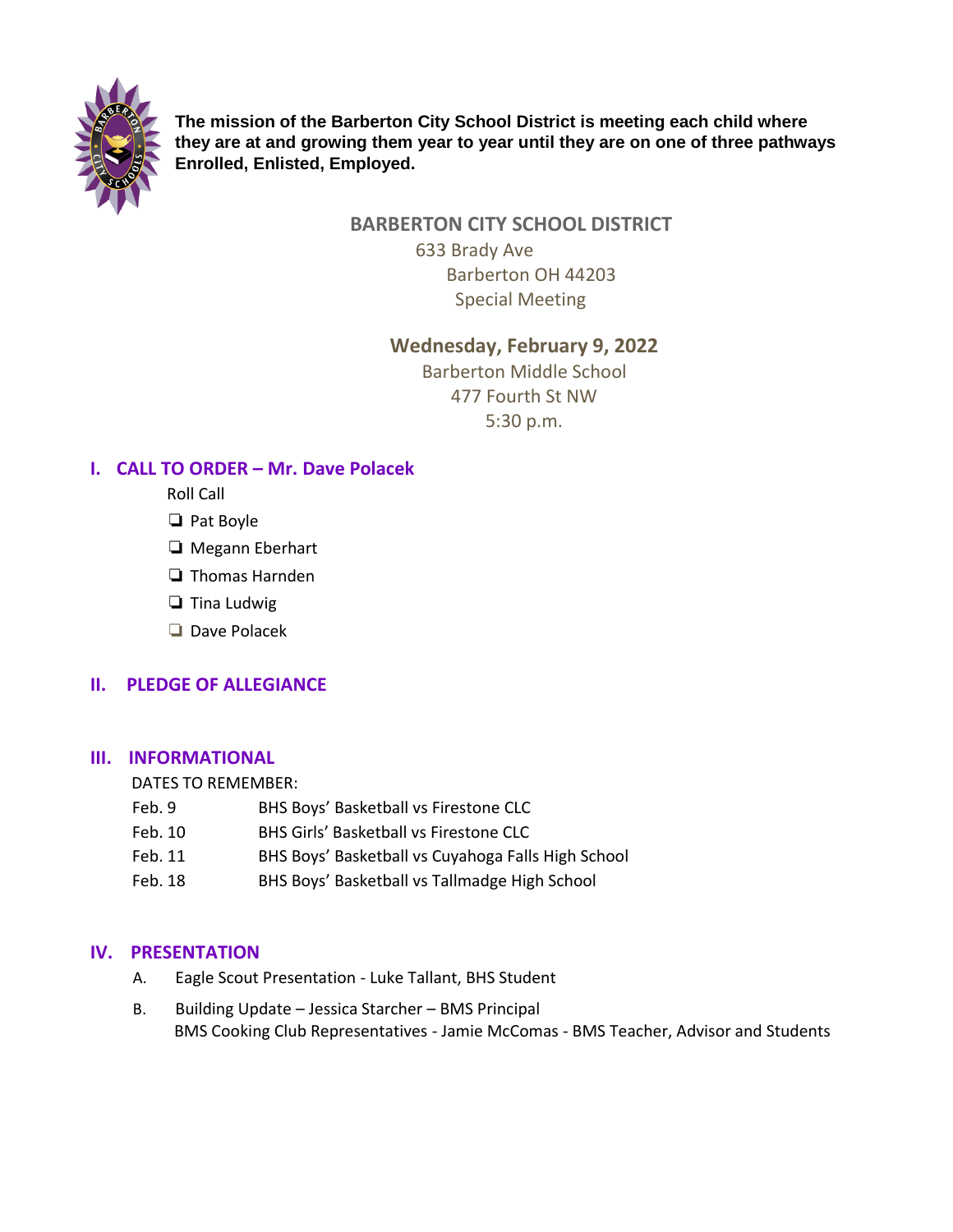### **V. COMMITTEE REPORTS**

Financial Key Communicators Education & Technology Policy Facilities & Extracurricular Activities Parks & Recreation Business Advisory Council

#### **VI. BOARD BUSINESS - Mr. David Polacek**

To approve the Special Meeting Agenda of February 9, 2022.

MOTION:



Boyle A/N Eberhart A/N Harnden A/N Ludwig A/N Polacek A/N Approved \_\_\_\_\_\_\_\_\_\_\_\_\_\_ Not Approved \_\_\_\_\_\_\_\_\_ Other Action \_\_\_\_\_\_\_\_

### **VII. DISCUSSION ON NAMES FOR PRIMARY AND INTERMEDIATE BUILDINGS**

#### **VIII. PERSONNEL - Mr. Ramnytz**

Recommend the board approve the following personnel item.

To approve the following resignation. Att. 1

MOTION:



|          | Eberhart A/N Harnden A/N Ludwig A/N Polacek A/N Boyle A/N |              |  |
|----------|-----------------------------------------------------------|--------------|--|
| Approved | Not Approved                                              | Other Action |  |